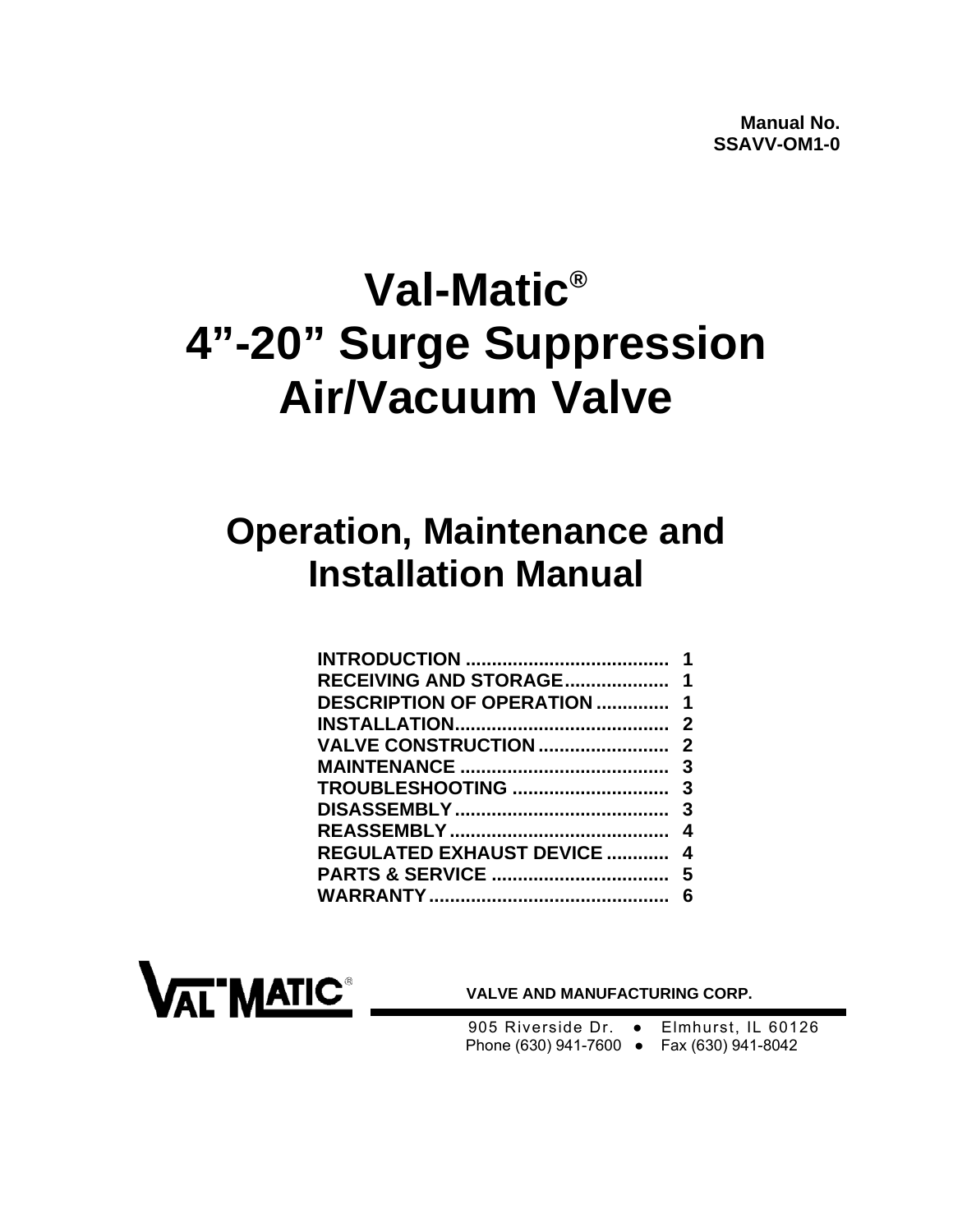### <span id="page-1-0"></span>**VAL-MATIC'S 4"-20" SURGE SUPPRESSION AIR/VACUUM VALVE**

#### **INTRODUCTION**

This manual will provide you with the information to properly install and maintain the valve to ensure a long service life. The Surge Suppression Air/Vacuum Valve has been designed with stainless steel trim to give years of trouble free operation. The valve is typically mounted on a pipeline at the high points or large changes in grade.

The valve will exhaust large quantities of air in a controlled manner during system start-up and allow air to re-enter the line rapidly upon system shut down or after a power failure. The valves are needed to maintain pipeline efficiency while providing protection from adverse pressure condition. The Size, Maximum Working Pressure, and Model No. are stamped on the nameplate for reference.

**NOTE:** While Air/Vacuum Valves will exhaust large quantities of air upon start-up, they will not continuously release air during system operation. For that function, Air Release Valves are required.

Also, this valve is not intended for fluids containing suspended solids such as wastewater. For wastewater and other high turbidity applications, use Val-Matic Series 300 Wastewater Air/Vacuum Valves.

| <b>CAUTION:</b> | This valve is not intended |
|-----------------|----------------------------|
|                 | for fluids containing      |
|                 | suspended solids or        |
|                 | hazardous gases.           |

#### **RECEIVING AND STORAGE**

Inspect valves upon receipt for damage in shipment. Unload all valves carefully to the ground without dropping. Valves should remain crated, clean and dry until installed to prevent weather related damage. For long-term storage, greater than six months, the rubber surfaces of the seats should be coated with a thin film of FDA approved grease. Do not expose seat to sunlight or ozone for any extended period.



**Figure 1. 4"-20" Air/Vacuum Valve** 

#### **DESCRIPTION OF OPERATION**

The Surge Suppression Air/Vacuum Valve is designed to exhaust large quantities of air in a controlled manner during pump or system startup and allow air to reenter the line or pump column upon pump shutdown or line break. During startup, air enters the bottom of the valve and is exhausted through the regulated exhaust device and air valve. If the exhaust rate is high, the disc will close and the airflow will be throttled through the adjustable ports in the disc.

After the air is exhausted, water enters the valve and causes the float to rise and seal the outlet port. The valve will remain closed until system pressure drops to near zero pressure. It will open during shutdown to reduce the possibility of a vacuum forming and allow rapid drainage of the line when system maintenance is required.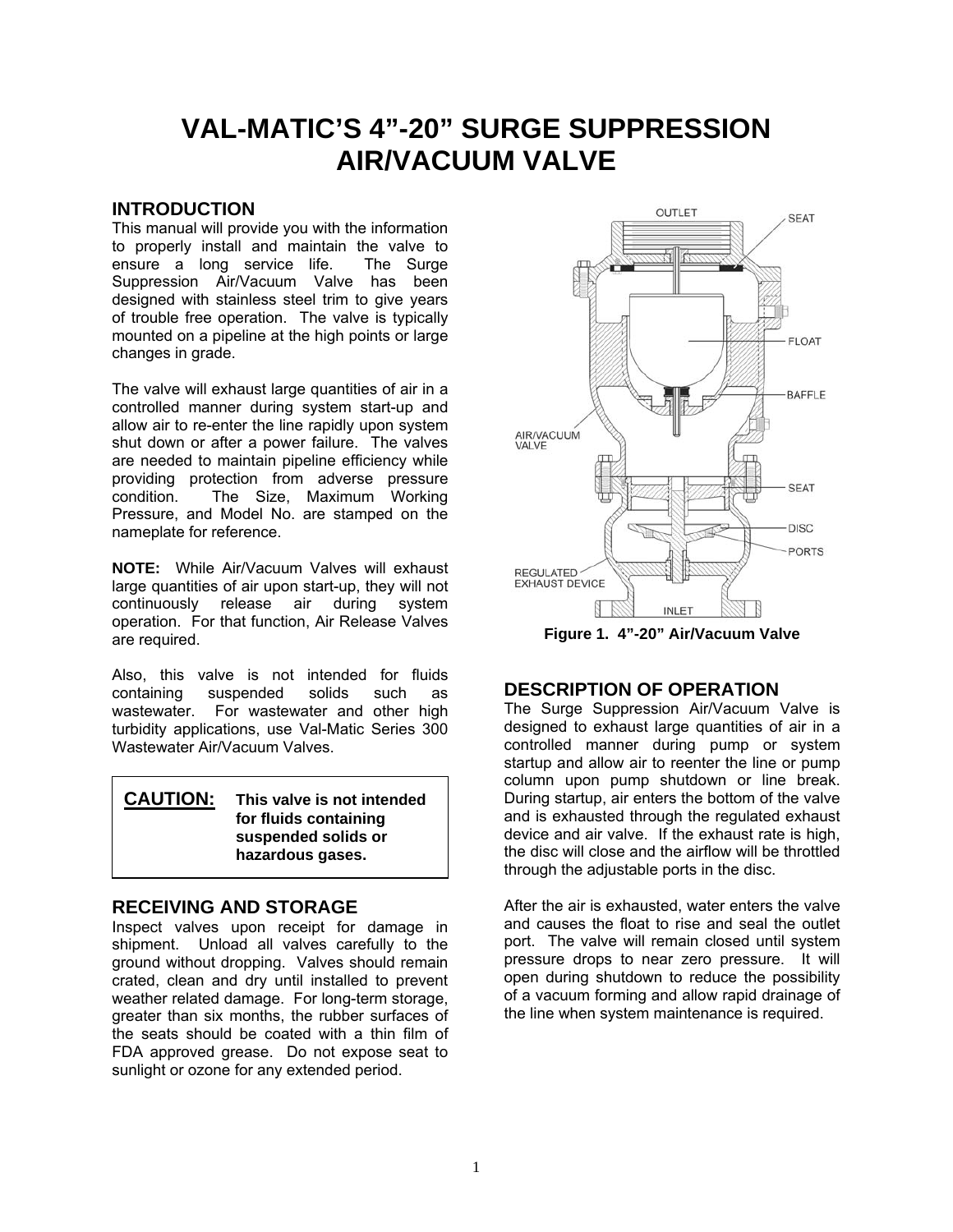#### <span id="page-2-0"></span>**INSTALLATION**

The installation of the valve is important for its proper operation. The valves must be installed at the system high points in the vertical position with the inlet down. For pipeline service, a vault with freeze protection, adequate screened venting, and drainage should be provided. During closure, some fluid discharge will occur so vent lines should extend to an open drain for in-plant installations. A shutoff valve should be installed below the valve in the event servicing is required. A spool piece is required when mating to a wafer butterfly valve.

| <b>CAUTION:</b> | <b>Remove packing from</b><br>outlet and install valve<br>with "INLET" port down or<br>leakage will occur. |
|-----------------|------------------------------------------------------------------------------------------------------------|
|                 |                                                                                                            |

FLANGED ENDS: Flanged valves should be mated with flat-faced pipe flanges equipped with resilient gaskets. When ring gaskets are used, the bolt material shall be ASTM A307 Grade B or SAE Grade 2 carbon steel.

Lower the valve over the mating flange using slings or chains around the valve body. Lubricate the flange bolts or studs and insert them around the flange. Lightly turn bolts until gaps are eliminated. The tightening of the bolts should be done in graduated steps using the crossover tightening method. Recommended lubricated torque values, for use with resilient gaskets (75 durometer), are given in Table 1.

If leakage occurs, allow gaskets to absorb fluid and check the bolt torque and leakage after 24 hours. Do not exceed bolt rating or crush gasket more than 50% of its thickness.



| <b>Valve</b> | <u>Bolt</u> | Recom.     | <u>Max.</u> |
|--------------|-------------|------------|-------------|
| Size         | Dia         | Torque     | Torque      |
| (in)         | (in)        | $(ft-lbs)$ | $(ft-lbs)$  |
| 4            | 5/8         | 30         | 90          |
| 6            | 3/4         | 30         | 150         |
| 8            | 3/4         | 40         | 150         |
| 10           | 7/8         | 45         | 205         |
| 12           | 7/8         | 45         | 205         |
| 14           | 1           | 80         | 300         |
| 16           |             | 90         | 300         |
| 20           | 1 1/8       | 120        | 425         |

#### **Table 1. Flange Bolt Torques**

#### **VALVE CONSTRUCTION**

The standard Air/Vacuum Valve body and cover are cast iron. See specific Materials List submitted for the order if other than standard cast iron construction. The internal metal components are stainless steel. The float (5) is the only moving part assuring long life with minimal maintenance. The general details of construction are illustrated in Figure 2. The body (1) is flanged for connection to the pipeline. The resilient seat (4) is retained in the cast cover (2). An optional hood is available.



**Figure 2. 4"-20" Air/Vacuum Valve**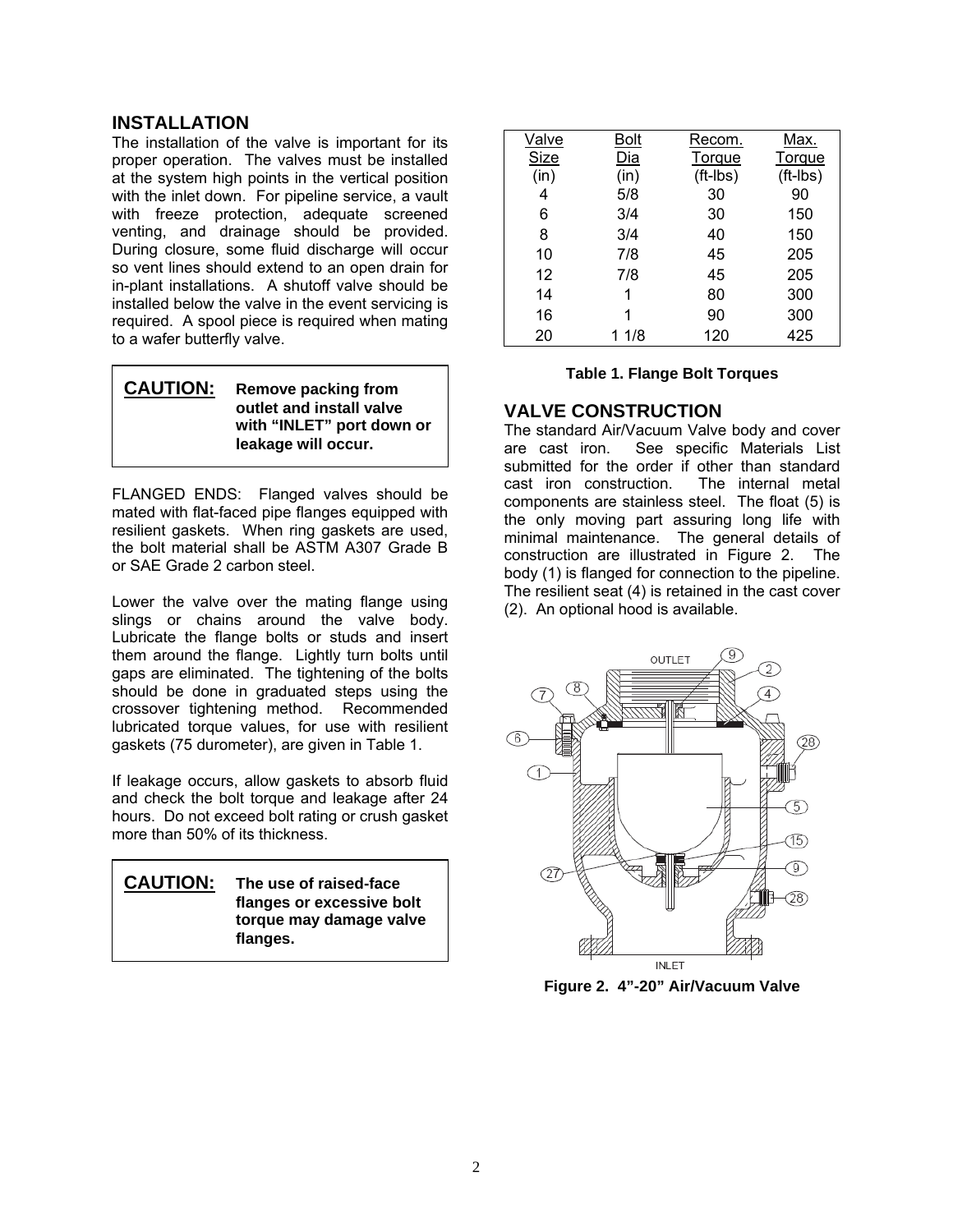<span id="page-3-0"></span>

| Item                    | Description                        | Material               |
|-------------------------|------------------------------------|------------------------|
| 1                       | Body                               | Cast Iron              |
| 2                       | Cover                              | Cast Iron              |
| 4                       | Seat*                              | Buna-N                 |
| 5                       | Float*                             | Stainless Steel        |
| 6                       | Gasket*                            | Non-Asbestos           |
| 7                       | Cover Bolt                         | <b>Alloy Steel</b>     |
| 8                       | Retaining Screw                    | <b>Stainless Steel</b> |
| 9                       | Guide Bushing*                     | Stainless Steel        |
| 15                      | Cushion*                           | Buna-N                 |
| 23                      | <b>Hood Assembly</b><br>(optional) | Iron. Steel            |
| 27                      | Washer*<br>(8"-20" valves)         | Stainless steel        |
| 28                      | Pipe Plug                          | Malleable Iron         |
| *Recommended Spare Part |                                    |                        |

**Table 2. Air/Vacuum Valve Parts List** 

#### **MAINTENANCE**

The Air/Vacuum Valve requires no scheduled lubrication or maintenance.

INSPECTION: Periodic inspection for leakage can be performed. A manual drain valve can be installed in the lower drain plug to perform this operation as shown in figure 3.



**Figure 3. Inspection Piping** 

To verify valve function, refer to Figure 3 and:

- 1. Crack open the drain valve until any air trapped in the valve is relieved. Close the drain and the inlet shutoff valve.
- 2. Open the drain valve to allow the fluid in the valve to drain. It may be necessary to apply a downward force on the float to unseat the valve.
- 3. Close the drain valve.
- 4. Slowly open the inlet shutoff valve to fill the valve with water. Observe the seating action and verify that the valve closes without leakage.
- 5. If leakage occurs, the valve should be removed and inspected for wear or possible damage from foreign matter.

#### **TROUBLESHOOTING**

Several problems and solutions are presented below to assist you in troubleshooting the valve assembly in an efficient manner.

- 1. Leakage at Bottom Connection: Tighten valve flanged connection. If leak persists, remove valve and replace gasket.
- 2. Leakage at Cover: Tighten bolts, replace gasket.
- 3. Valve Leaks when Closed: Inspect seat for damage and replace.

#### **DISSASSEMBLY**

The valve can be disassembled without removing it from the pipeline. Or for convenience, the valve can be removed from the line. All work on the valve should be performed by a skilled mechanic with proper tools. Refer to Figure 2.

**WARNING: The valve must be drained before removing the cover or pressure may be released causing injury.**

- 1. Close inlet shutoff valve. Open drain valve or remove drain plug. Remove hood if needed.
- 2. Remove the cover bolts (7) on the top cover. Pry cover (2) loose and lift off valve body.
- 3. Remove retainer bolts (8) and inspect seat for cracks in rubber or wear in sealing surface.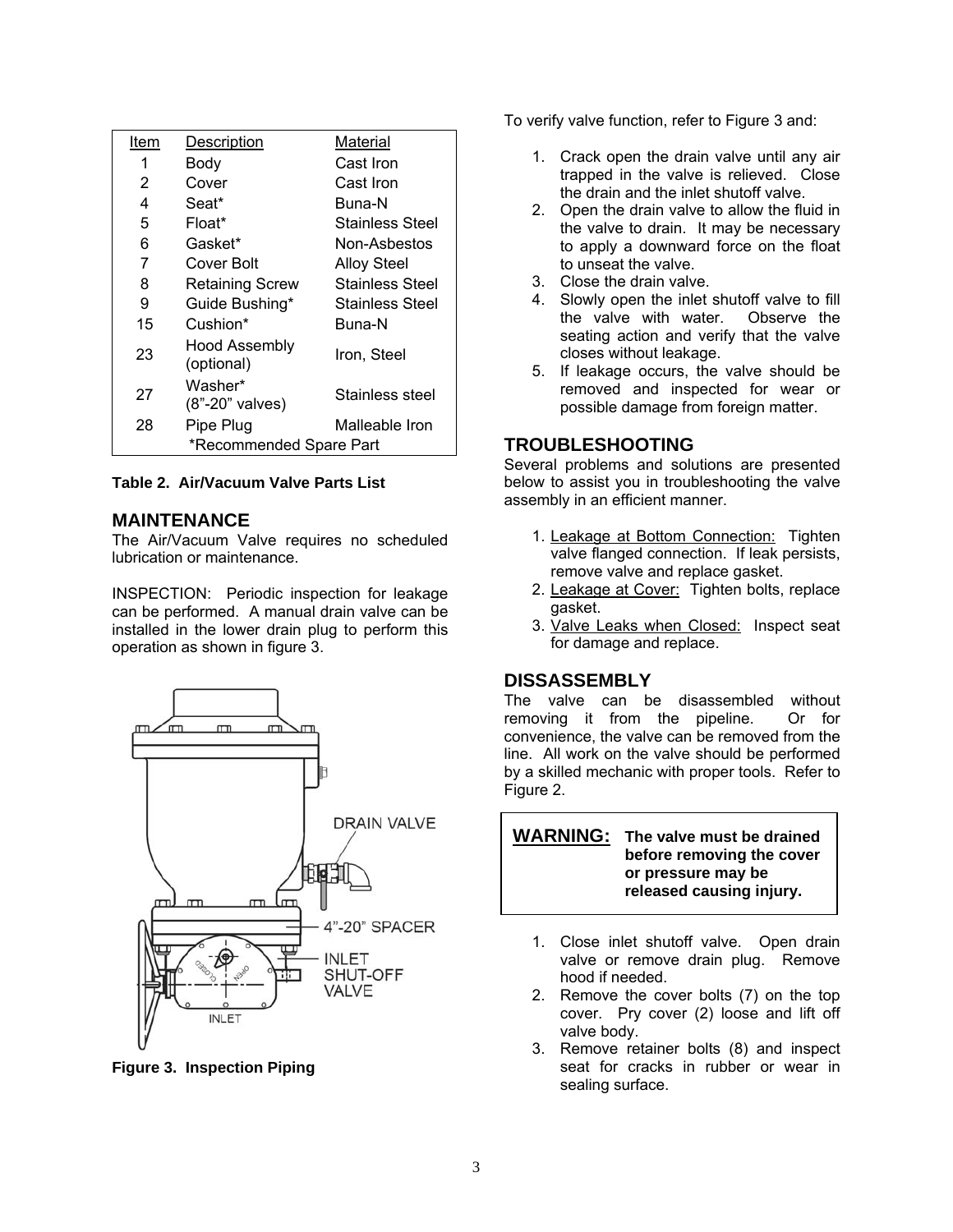- <span id="page-4-0"></span>4. Lift float (5) from body. Turn guide bushing (9) to remove it from body (1).
- 5. Clean and inspect parts. Note: some floats contain sand for extra weight; if water is detected, replace float. Replace worn parts as necessary and lubricate parts with FDA grease. Remove all foreign matter from body and cover.

#### **REASSEMBLY**

All parts must be cleaned and gasket surfaces should be cleaned with a stiff wire brush in the direction of the serrations or machine marks. Worn parts, gaskets and seals should be replaced during reassembly.

- 1. Apply thread sealant Loctite 680 to guide bushing threads (9) and thread bushing into body (1).
- 2. Lay seat (4) over inverted cover with flat surface directed toward cover. Fasten to cover with screws (8). Tighten fasteners per Table 3.
- 3. Install float (5) through bushing (9).
- 4. Apply a gasket compound such as Garlock 101-S to both sides of gasket. Lay cover gasket (6) and cover (2) over bolt holes in body (1).
- 5. Insert lubricated bolts (7) and tighten to the torques listed in Table 3.

| <b>Size</b> | Torque (ft-lbs) |
|-------------|-----------------|
| 1/4"        | 6               |
| 5/16"       | 11              |
| 3/8"        | 19              |
| 7/16"       | 30              |
| 1/2"        | 45              |
| 5/8"        | 93              |
| 3/4"        | 150             |
| 7/8"        | 202             |

**Table 3. Valve Bolts Torques** 

#### **REGULATED EXHAUST DEVICE**

DESCRIPTION OF OPERATION: Surge Suppression Air/Vacuum valves are equipped with a regulated exhaust device on the inlet port as shown in Figure 4. The purpose of the device is close during high air exhaust conditions to prevent columns of water from rejoining or striking the air valve rapidly during critical operation such as after a sudden pipeline flow stoppage from a power failure.

The regulated exhaust device is normally open and allows **unrestricted flow** of air in but controlled flow out of the air/vacuum valve. The passage of air is throttled through small ports in the disc, which reduces the possibility of shocks and water hammer in the pipeline.



**Figure 4. Regulated Exhaust Device**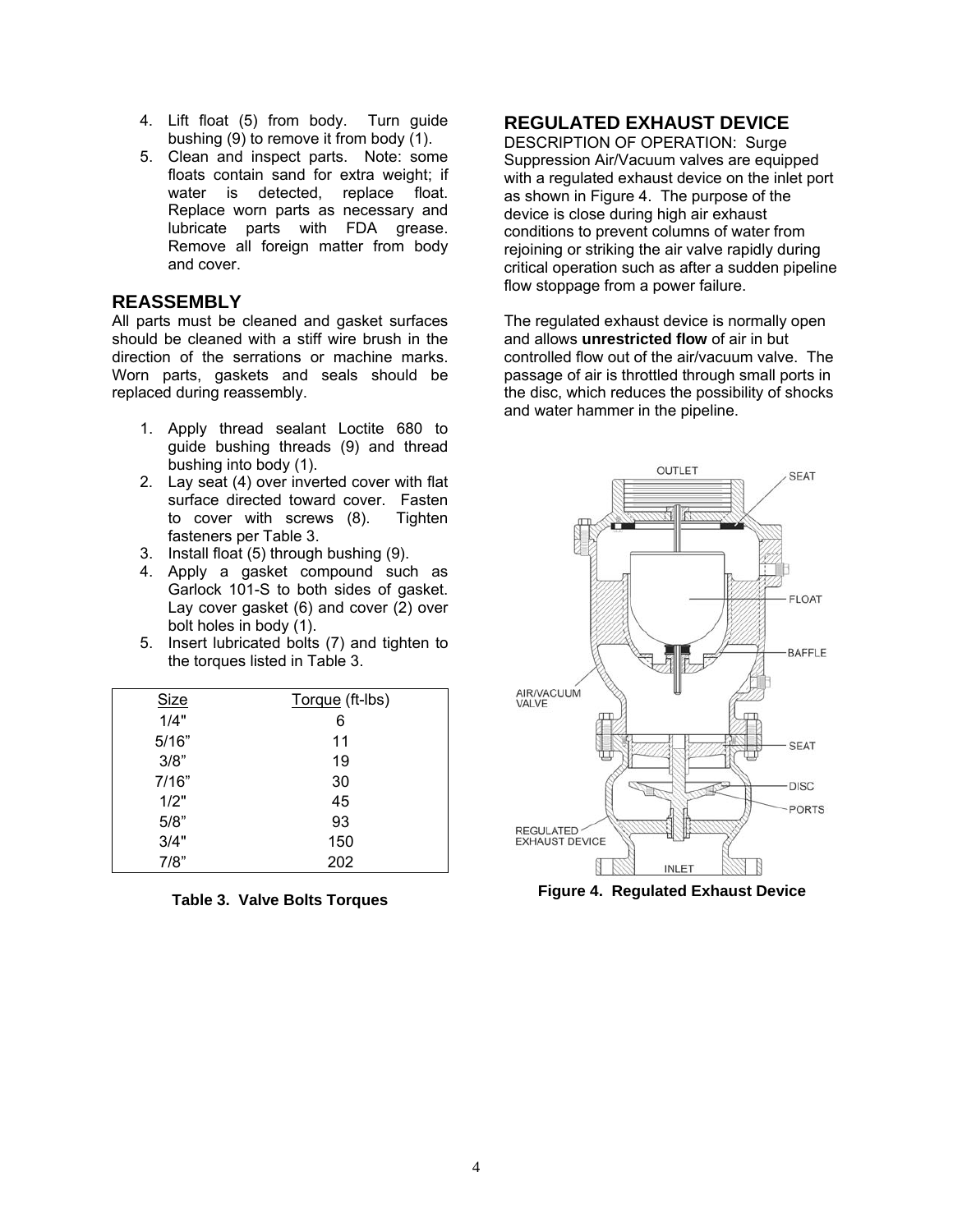<span id="page-5-0"></span>VALVE CONSTRUCTION: The standard body is cast iron with a bronze disc. See specific Materials List submitted for the order if other than standard cast iron construction. The general details of construction are illustrated in Figure 5. The body (1) is flanged for connection to the pipeline. See page 2 for installation to the pipeline.



**Figure 5. Regulated Exhaust Device** 

| Item                    | Description      | Material               |
|-------------------------|------------------|------------------------|
| 1                       | Body             | Cast Iron              |
| 2                       | Seat             | <b>Bronze</b>          |
| 3                       | Disc             | <b>Bronze</b>          |
| 5                       | Bushing*         | <b>Brass</b>           |
| 6                       | Seat Ret. Screw* | <b>Stainless Steel</b> |
| 7                       | Retainer Nut*    | <b>Brass</b>           |
| *Recommended Spare Part |                  |                        |

#### **Table 4. Regulated Exhaust Device Parts List**

MAINTENANCE: The regulated exhaust device requires no scheduled lubrication or maintenance. The flow characteristics of the valve are adjustable. If the float in the air valve slams shut due to the flow of the air or water, close off some of the tapped holes of the disc with standard pipe plugs until the desired characteristic is achieved.

DISASSEMBLY: The valve can be disassembled without removing it from the pipeline. Or for convenience, the valve can be removed from the line. All work on the valve should be performed by a skilled mechanic with proper tools.

**WARNING: The valve must be drained before removing the cover or pressure may be released causing injury.**

- 1. Close main isolation valve. Drain air/vacuum valve with drain port.
- 2. Unbolt air/vacuum valve and remove from top of Regulated Exhaust Device. Replace gasket if damaged.
- 3. Remove small seat fasteners on flange face.
- 4. Lift seat and disc from the valve body.
- 5. Clean and inspect parts for wear.

Replace parts if worn or damaged. During reassembly, tighten flange bolts with the "Max. Torque" values given in Table 1.

#### **PARTS AND SERVICE**

Parts and service are available from your local representative or the factory. Make note of the valve Size and Model No. located on the valve nameplate and contact:

Val-Matic Valve and Mfg. Corp. 905 Riverside Drive Elmhurst, IL 60126 PH: 630 / 941-7600 FAX: 630 / 941-8042

A sales representative will quote prices for parts or arrange for service as needed.